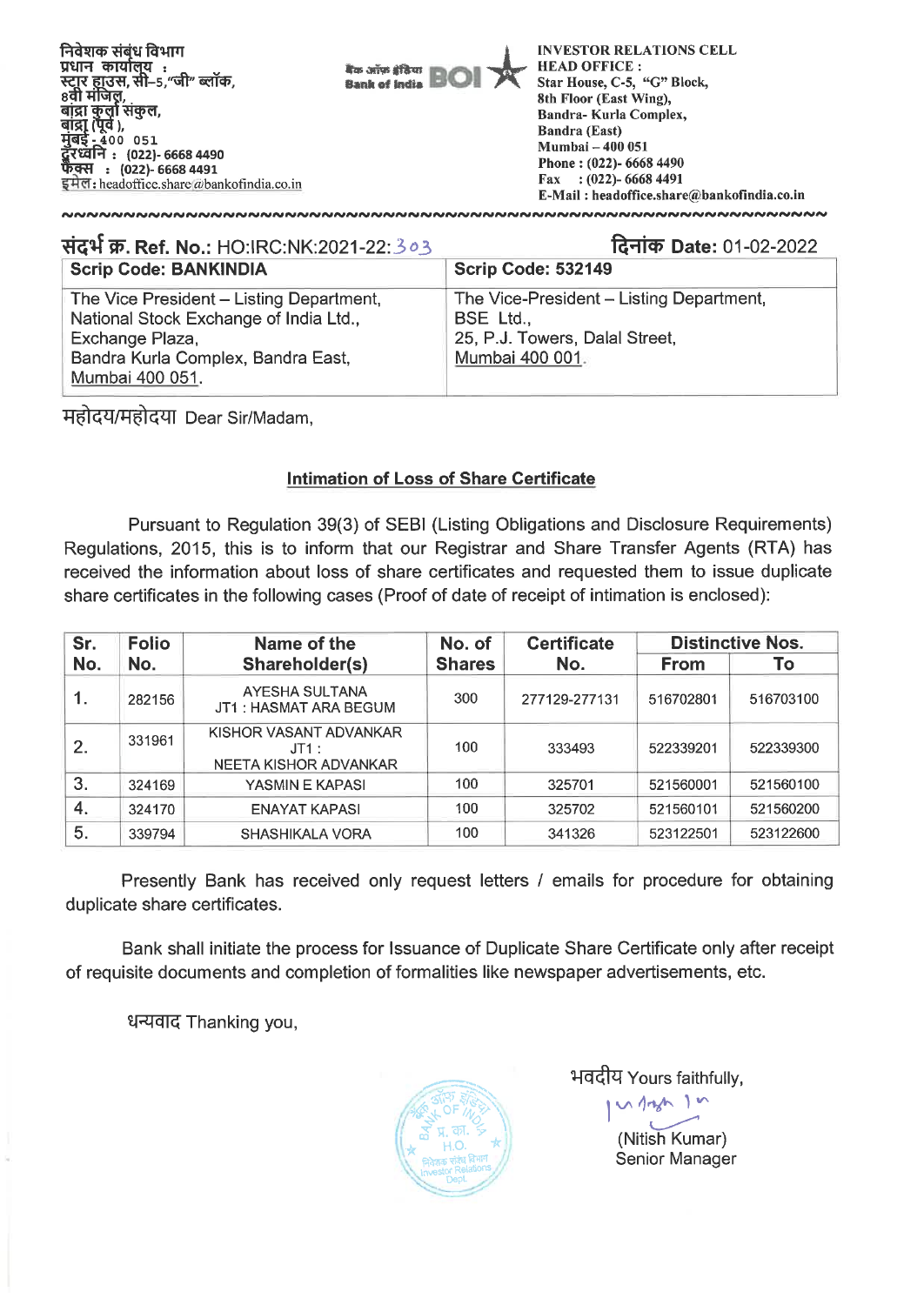| From:               | bssduplicate@bigshareonline.com                                                 |
|---------------------|---------------------------------------------------------------------------------|
| Sent:               | 31 January 2022 16:53                                                           |
| To:                 | Rajesh Venkataraj Upadhya; Investor Relations Department                        |
| Cc:                 | ganesh@bigshareonline.com; jibu@bigshareonline.com;                             |
|                     | bhaqwan@biqshareonline.com; Bssduplicate@Biqshareonline.Com                     |
| Subject:            | Duplicate Share Intimations Received On : 20220131 BANK OF INDIA - EQUITY Folio |
|                     | no: 282156                                                                      |
| <b>Attachments:</b> | 559512.pdf                                                                      |

CAUTION: This email originated from a source outside Bank of India. Do not click on links or open attachments unless you recognize the sender and you know the content is safe

#### Dear Sir/Ma'am,

Please be informed that in terms of the provisions of the SEBI (LODR) Regulations, 2015, the Company is required to submit information regarding loss of share certificates and issue of duplicate certificates, to the stock exchange within two days of its getting information. Further, the said intimation has to be filed only through the mode of NEAPS filing for NSE and on listing.bseindia.com for BSE and not via hard copy submission.

Accordingly, we are sharing herewith the receipt of the following request for loss of share certificate of the Company by shareholders, to enable you to comply with the said regulatory requirement within the timelines prescribed.

| <b>Client Name</b>                      | Cert.<br>No | Dist. No<br><b>From</b> | Dist. NO.<br>To | Folio<br>No. | Quantity | Name                            | JH1                               | JH<br>≘ |
|-----------------------------------------|-------------|-------------------------|-----------------|--------------|----------|---------------------------------|-----------------------------------|---------|
| <b>BANK OF INDIA -</b><br><b>EQUITY</b> | 277129      | 516702801               | 516702900       | 282156       | 100      | <b>AYESHA</b><br><b>SULTANA</b> | <b>HASMAT ARA</b><br><b>BEGUM</b> |         |
| <b>BANK OF INDIA -</b><br><b>EQUITY</b> | 277130      | 516702901               | 516703000       | 282156       | 100      | <b>AYESHA</b><br><b>SULTANA</b> | <b>HASMAT ARA</b><br><b>BEGUM</b> |         |
| <b>BANK OF INDIA -</b><br><b>EQUITY</b> | 277131      | 516703001               | 516703100       | 282156       | 100      | <b>AYESHA</b><br><b>SULTANA</b> | <b>HASMAT ARA</b><br><b>BEGUM</b> |         |

Should you have any queries in respect of the aforesaid instruction kindly revert back.

Regards,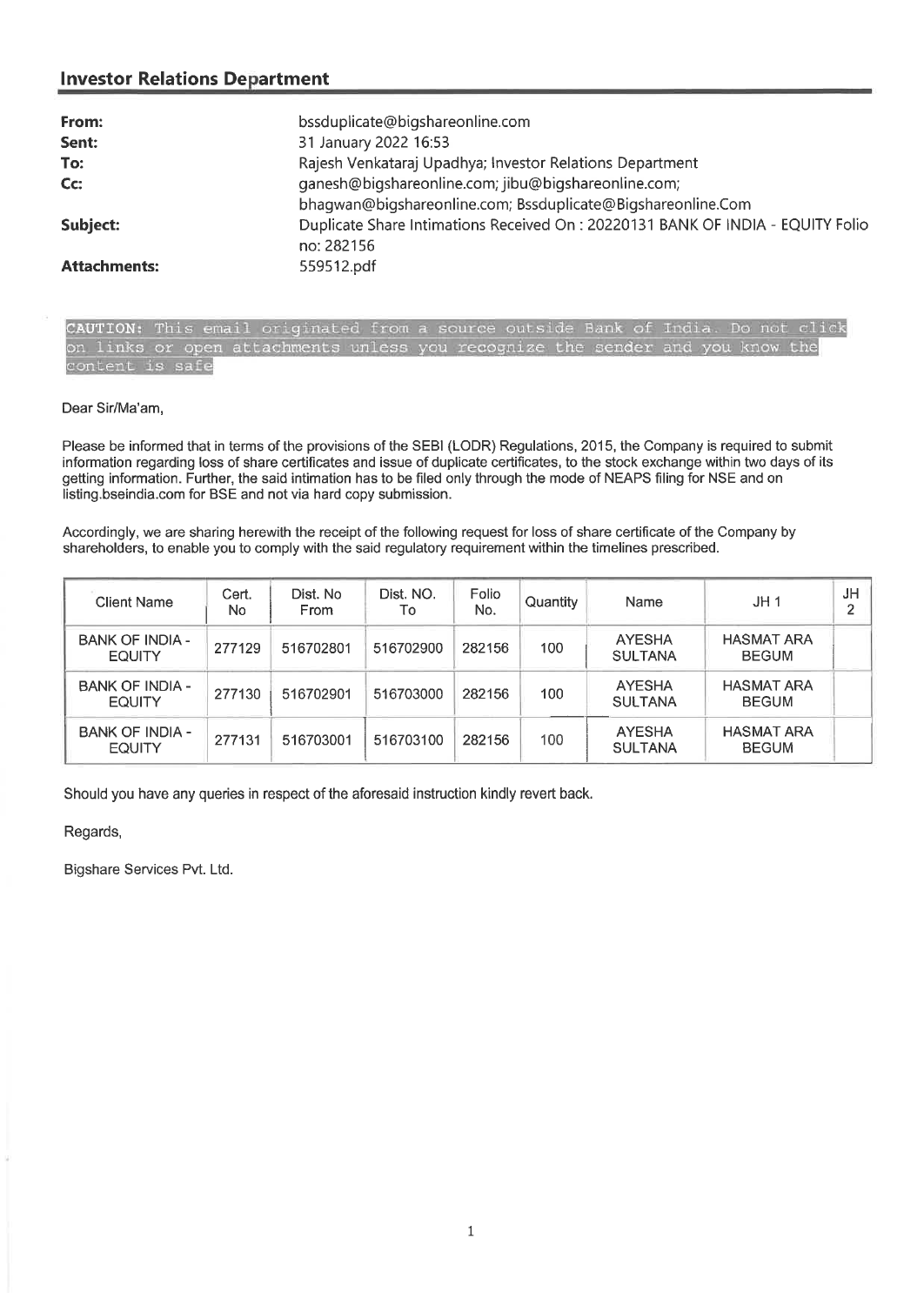$\frac{1}{\sqrt{2}}\left(1-\frac{1}{\sqrt{2}}\right)\frac{d^2\phi}{d\phi^2}\frac{d\phi}{d\phi^2}.$ 218623  $\mathcal{I}_o$ **BIGUANISM ELITY LOCUPVILLTD** M/S Bigshare Services Pvt. Ltd. Subject to Verification 155 Floor, Bharat tin Works Building 3 1 JAN 2022 Opp, Vasant Oasis, Makwara Road the moment of the state Marcol, Anatheri East, Sign.: Mumbai - 400059. 559512 Dup Dated: 120th January 2022. Subj: Masphacement of Original Share Certificate Name of shareholder: ~ Ayesha Sultana & Hasmatara Begu Jolio Number: v 282856 (100 shares) - 516702801-516702900 282156 (100 shares) - 516702901 - 51670300c 282156 (100 shares) - 516703001 - 516703100 Dear Sir, I would like to inform you that I have myslaces my original share certificate. A copy of which is however with me. The same is attached for your percusal. Kindly<br>inform me the formalities to be done to enable me to get my neceipt. It was in physical form and not dematerialized Will wait for your fast response. Thanking you, Ayesha Sultana Bora Enclosed Olopy of the share certificate. Has mat ara Begren. (2) Present Aderess.  $#$  9/01626294. (Passport). Dona Jowers, #303. 2 No an Path, ABC, G.S. Rome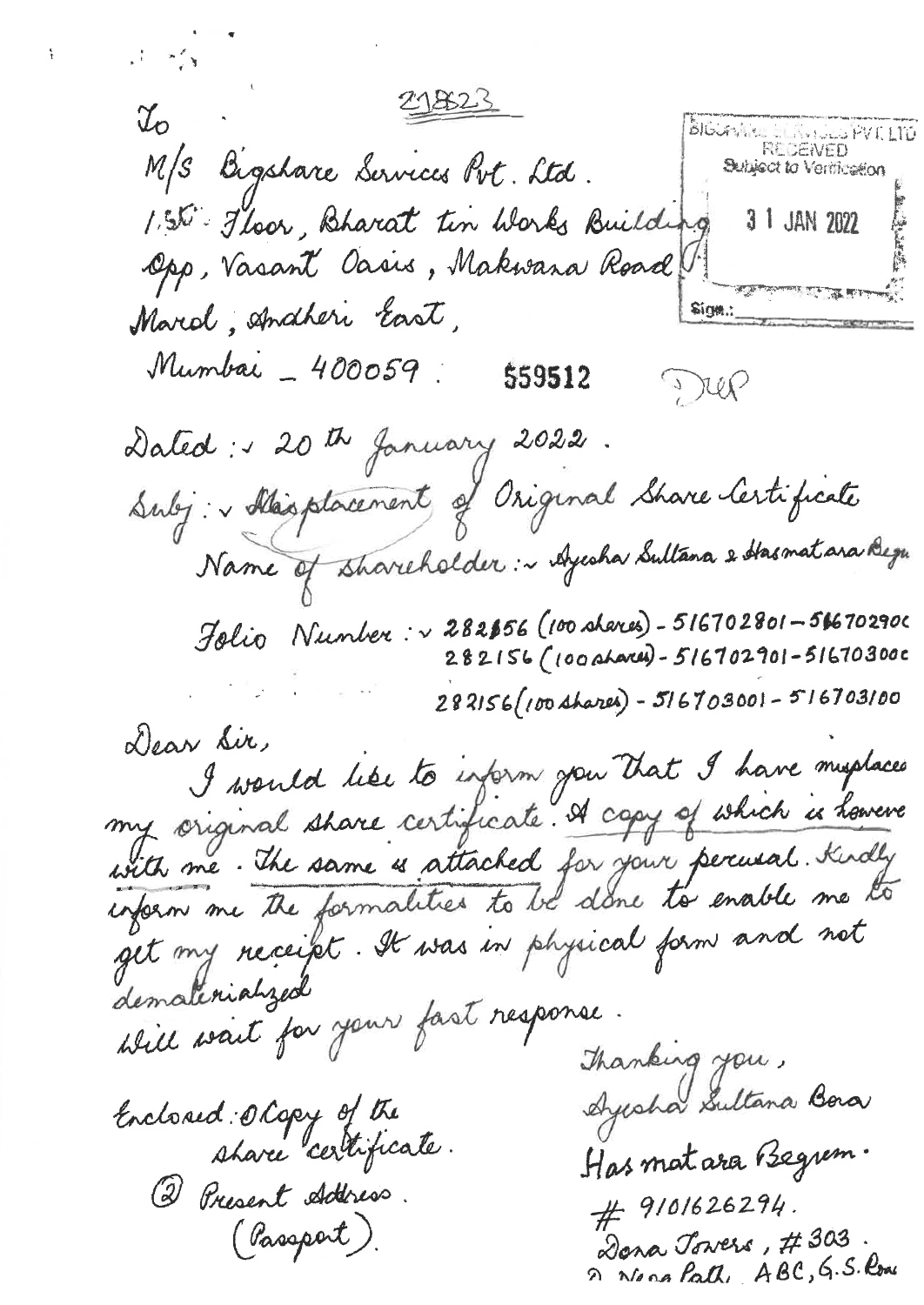| From:               | bssduplicate@bigshareonline.com                                                 |
|---------------------|---------------------------------------------------------------------------------|
| Sent:               | 31 January 2022 17:11                                                           |
| To:                 | Rajesh Venkataraj Upadhya; Investor Relations Department                        |
| Cc:                 | ganesh@bigshareonline.com; jibu@bigshareonline.com;                             |
|                     | bhaqwan@biqshareonline.com; Bssduplicate@Bigshareonline.Com                     |
| Subject:            | Duplicate Share Intimations Received On : 20220131 BANK OF INDIA - EQUITY Folio |
|                     | no: 331961                                                                      |
| <b>Attachments:</b> | 559496.pdf                                                                      |

CAUTION: This email originated from a source outside Bank of India. Do not click on links or open attachments unless you recognize the sender and you know the content is safe

#### Dear Sir/Ma'am,

Please be informed that in terms of the provisions of the SEBI (LODR) Regulations, 2015, the Company is required to submit information regarding loss of share certificates and issue of duplicate certificates, to the stock exchange within two days of its getting information. Further, the said intimation has to be filed only through the mode of NEAPS filing for NSE and on listing.bseindia.com for BSE and not via hard copy submission.

Accordingly, we are sharing herewith the receipt of the following request for loss of share certificate of the Company by shareholders, to enable you to comply with the said regulatory requirement within the timelines prescribed.

| <b>Client Name</b>               | Cert.<br>No | Dist. No<br>From | Dist. NO.<br>۱o | Folio<br>No. | Quantity | Name                             | JH 1                     | J۲ |
|----------------------------------|-------------|------------------|-----------------|--------------|----------|----------------------------------|--------------------------|----|
| <b>BANK OF INDIA</b><br>- EQUITY | 333493      | 522339201        | 522339300       | 331961       | 100      | <b>KISHOR VASANT</b><br>ADVANKAR | NEETA KISHOR<br>ADVANKAR |    |

Should you have any queries in respect of the aforesaid instruction kindly revert back.

Regards,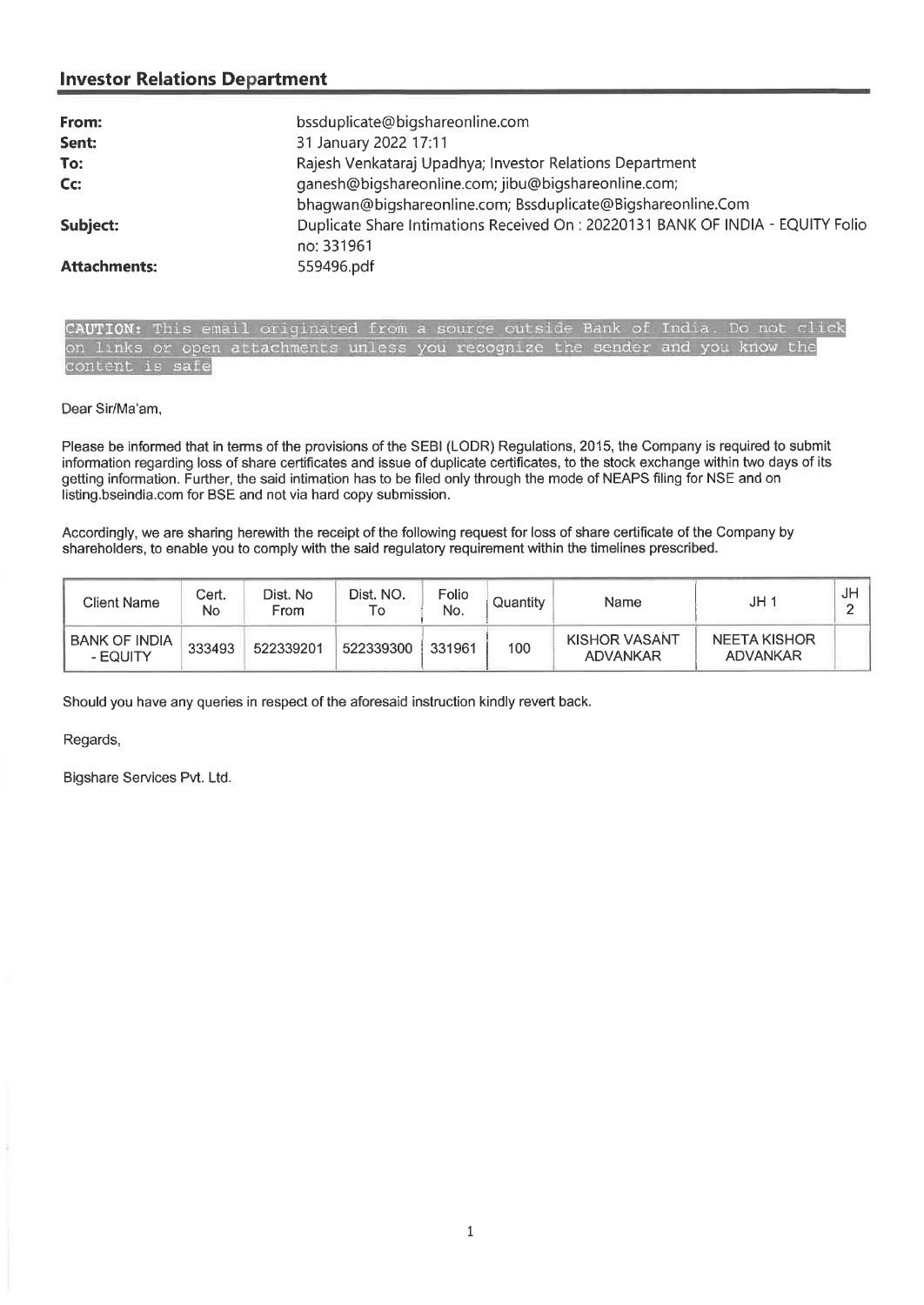$\mathcal{F}=\frac{1}{\sqrt{2}}\left(\mathbf{y}_{1},\mathbf{y}_{2},\ldots,\mathbf{y}_{n}\right)\mathbf{y}_{n}\mathbf{y}_{n}\mathbf{y}_{n}$  $401202216$ 25/01/2622  $D$   $#3$  $10,$ Bigshare Services Put Ltd 1st Fh. Bharat Tin Works Bldga Opp. Vasant Oasis. Makwana Rd Marol Andherice) Munisci - 400059 Subject : Signature updation of both the holders Folio. No. 331961 Dear Sir/modom, We, Mr. Kishor Vasant Advankar & Mrs. Neeta Kishor Advankar, have been holding 100 shares of Bank of India. The Folio No. 331961. The Certifical No. 333493 Distinctive No From 5223392 to 522339300. As the share certificat was misplaced, we had applied for<br>dupticate share certificate But the<br>opplication was rejected that the commune mismatched with signature OB Per Jour records, 101 mere adleed for signature verification from Bank & offidanit for change of signatur. As we got the misplaced share certificat I we request you to do BIGSTARE SERVAGES PV LITO / each ful. Thank you Willweles Truty, Subject to Verification 3 1 JAN 2022 [Kishon Vasant Advankar ton

559496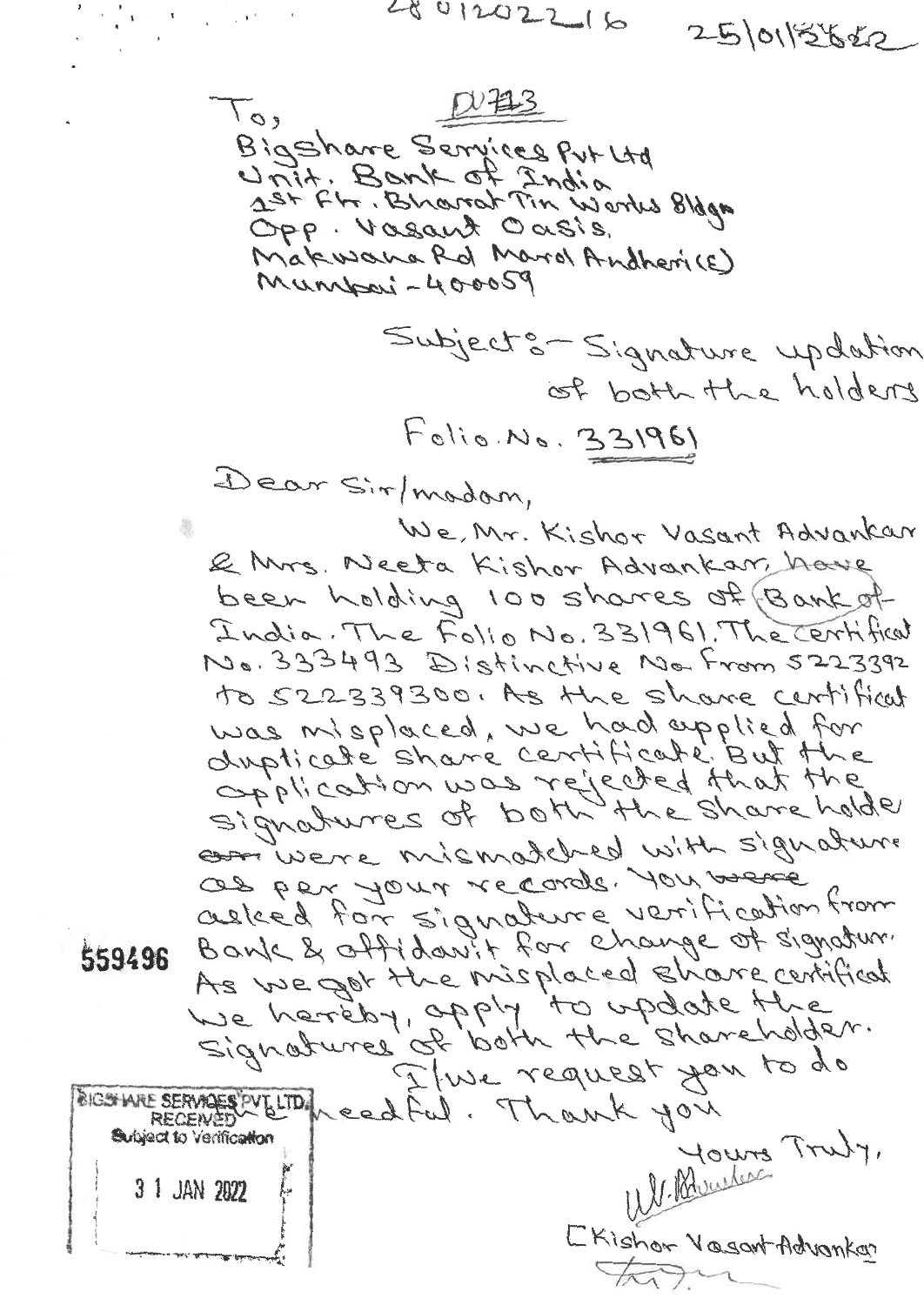| From:               | bssduplicate@bigshareonline.com                                                |
|---------------------|--------------------------------------------------------------------------------|
| Sent:               | 31 January 2022 16:57                                                          |
| To:                 | Rajesh Venkataraj Upadhya; Investor Relations Department                       |
| Cc:                 | ganesh@bigshareonline.com; jibu@bigshareonline.com;                            |
|                     | bhagwan@bigshareonline.com; Bssduplicate@Bigshareonline.Com                    |
| Subject:            | Duplicate Share Intimations Received On: 20220131 BANK OF INDIA - EQUITY Folio |
|                     | no: 324169                                                                     |
| <b>Attachments:</b> | 559516.pdf                                                                     |

**TION:** This email originated from a source outside Bank of In on links or open attachments unless you recognize the sender and you know the content is safe

#### Dear Sir/Ma'am,

Please be informed that in terms of the provisions of the SEBI (LODR) Regulations, 2015, the Company is required to submit information regarding loss of share certificates and issue of duplicate certificates, to the stock exchange within two days of its getting information. Further, the said intimation has to be filed only through the mode of NEAPS filing for NSE and on listing.bseindia.com for BSE and not via hard copy submission.

Accordingly, we are sharing herewith the receipt of the following request for loss of share certificate of the Company by shareholders, to enable you to comply with the said regulatory requirement within the timelines prescribed.

| Client Name            |        | Cert. No   Dist. No From | ∣ Dist. NO. To ∣Folio No. |        | Quantity | Name            | JH | JH2 |
|------------------------|--------|--------------------------|---------------------------|--------|----------|-----------------|----|-----|
| BANK OF INDIA - EQUITY | 325701 | 521560001                | 521560100                 | 324169 | 100      | YASMIN E KAPASI |    |     |

Should you have any queries in respect of the aforesaid instruction kindly revert back.

Regards,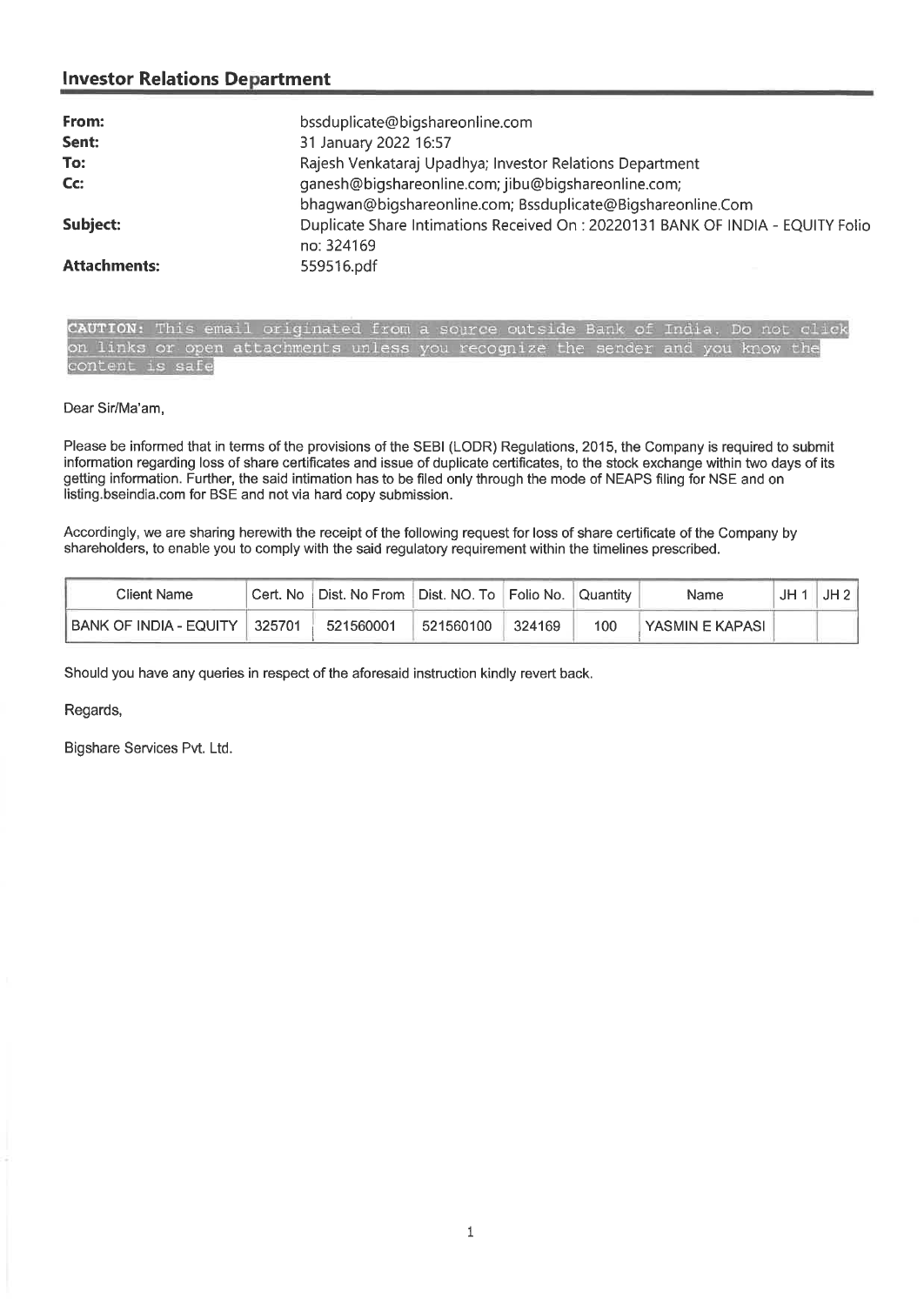## **YASMIN KAPASI**

## 3003, A Wing, Nathani Heights, Belasis Road, Opp Mumbal Central Station, Mumbai 400008

21<sup>st</sup> December 2021

Bigshare Services Pvt. Ltd, biG5Keirte Seirte Services Pvt. Ltd, bigshare Services Pvt. Italiang, Opp. Vasant Oasis, Makwana Road, Marol, Andheri (East), Mumbai, Maharashtra,400

Dear Sir, **559516** 

*Sub.: Intimation of loss of securities* 

#### *Ref.: Unit Bank of India LTD. Folio No. 324169.*

With reference to your above-mentioned email, I am submitting to you the following documents towards procedure for duplicate share certificate:

- 1. Duly signed letter for the loss of the shares.
- 2. An affidavit of Signature mismatch on Rs 100/- stamp paper.
- 3. Self-Attested copy of Pan and Aadhar Card of the applicants.
- 4. Original cancelled cheque with the name of the holder.
- 5. Bank Attestation.
- 6. Duly signed letter by the holder for change of address.
- 7. Voter ID Card copy for old address proof.
- 8. Copy of Share Certificate.
- 9. Self-Attested Aadhar Card Copy of the New Address.

Your Faithfully, Thanking You,

yepapasi. **YASMIN KAPASI** 

| )059 |  | <b>RECEWED</b> | BIGSHARE SERVICES PVT. LTD.<br>Subject to Verification |  |
|------|--|----------------|--------------------------------------------------------|--|
|      |  | 3 JAN 2022     |                                                        |  |
|      |  |                |                                                        |  |

 $\mathcal{L}$ 

 $\frac{1}{2}$ 

DOR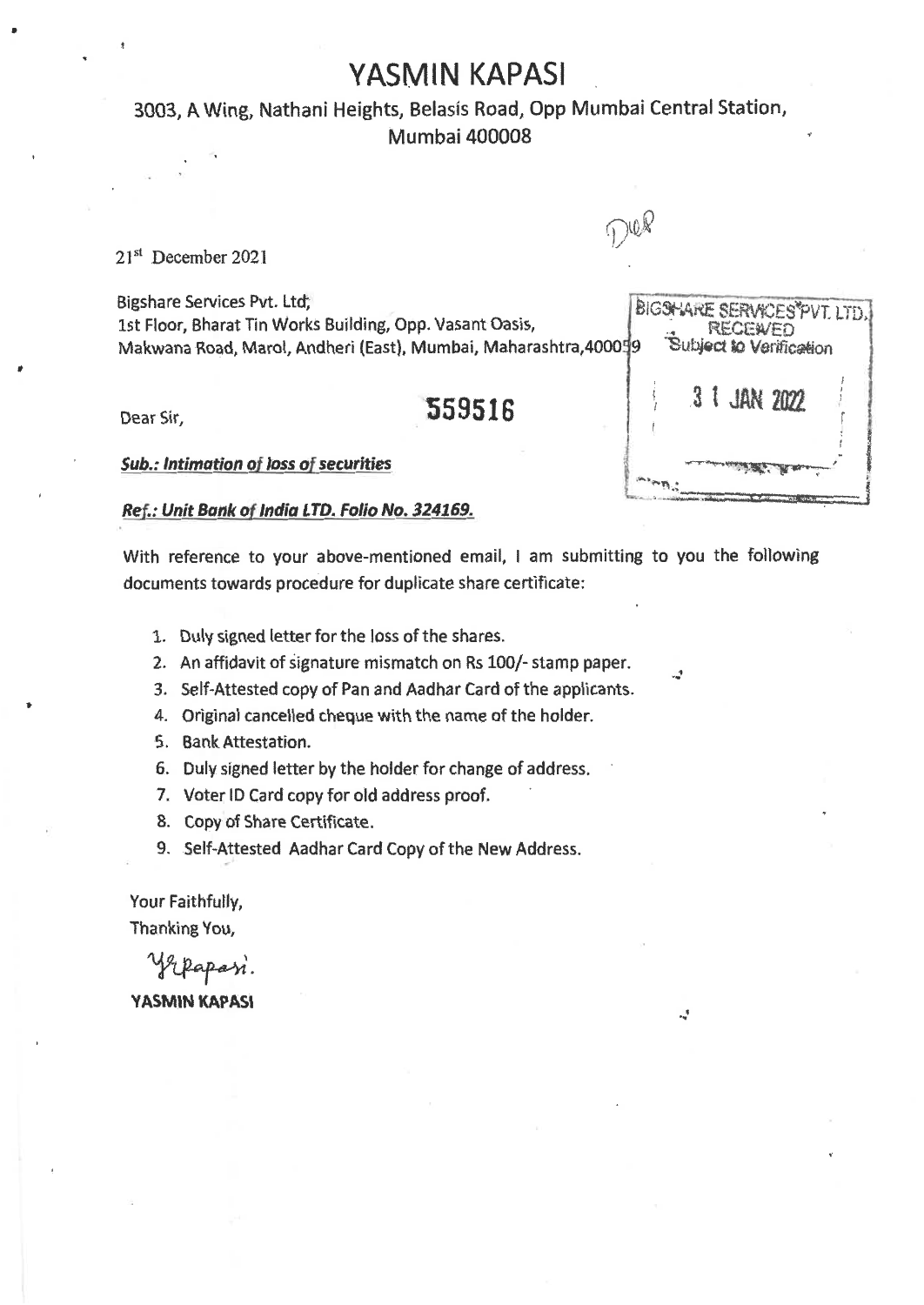| From:               | bssduplicate@bigshareonline.com                                                              |
|---------------------|----------------------------------------------------------------------------------------------|
| Sent:               | 31 January 2022 16:54                                                                        |
| To:                 | Rajesh Venkataraj Upadhya; Investor Relations Department                                     |
| Cc:                 | ganesh@bigshareonline.com; jibu@bigshareonline.com;                                          |
|                     | bhagwan@bigshareonline.com; Bssduplicate@Bigshareonline.Com                                  |
| Subject:            | Duplicate Share Intimations Received On: 20220131 BANK OF INDIA - EQUITY Folio<br>no: 324170 |
| <b>Attachments:</b> | 559515.pdf                                                                                   |

CAUTION: This email originated from a source outside Bank of India. Do not click on links or open attachments unless you recognize the sender and you know the content is safe

Dear Sir/Ma'am,

Please be informed that in terms of the provisions of the SEBI (LODR) Regulations, 2015, the Company is required to submit information regarding loss of share certificates and issue of duplicate certificates, to the stock exchange within two days of its getting information. Further, the said intimation has to be filed only through the mode of NEAPS filing for NSE and on listing.bseindia.com for BSE and not via hard copy submission.

Accordingly, we are sharing herewith the receipt of the following request for loss of share certificate of the Company by shareholders, to enable you to comply with the said regulatory requirement within the timelines prescribed.

| Client Name                        | Cert. No   Dist. No From   Dist. NO. To   Folio No. |           |        | Quantity | Name          | JH 1 | JH 2 |
|------------------------------------|-----------------------------------------------------|-----------|--------|----------|---------------|------|------|
| i BANK OF INDIA - EQUITY ∥325702 ∣ | 521560101                                           | 521560200 | 324170 | 100      | ENAYAT KAPASI |      |      |

Should you have any queries in respect of the aforesaid instruction kindly revert back.

Regards,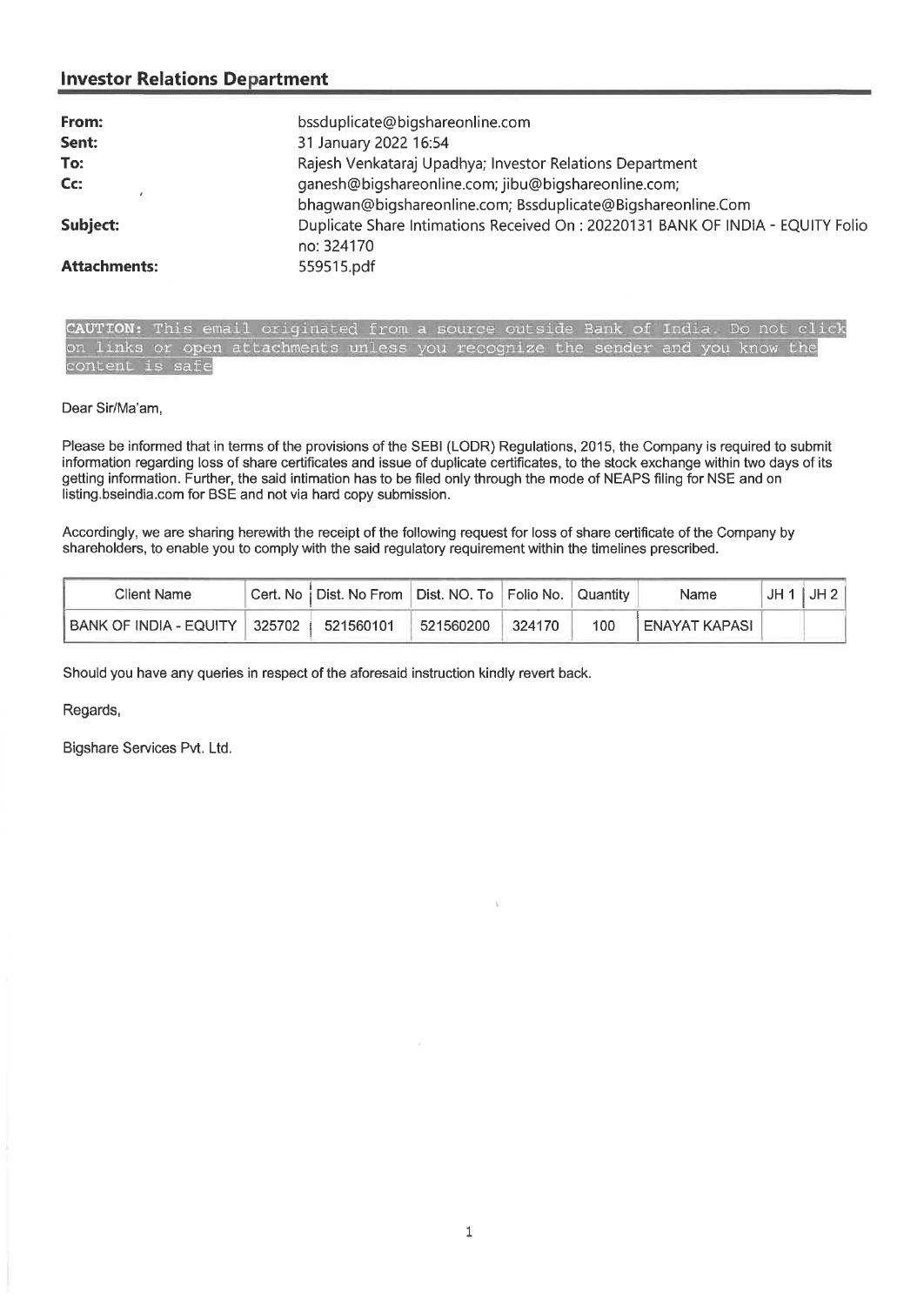## **ENAYAT T KAPASI**

## • 3003, A Wing, Nathani Heights, Belasis Road, Opp Mumbai Central Station, Mumbai 400008

21" December 2021

 $\neg \Psi$ 

 $\sqrt{2}$ 

Bigshare Services Pvt. Ltd, 1st Floor, Bharat Tin Works Building, Opp. Vasant Oasis, Makwana Road, Marol, Andheri (East), Mumbai, Maharashtra,400059

# **<sup>1</sup>559515**

|     | RECEMED    | <b>Subject to Ventionation</b> |  |
|-----|------------|--------------------------------|--|
|     | 3 JAN 2022 |                                |  |
| Sig |            |                                |  |

Dear Sir,

## *Sub.: Unit Bank of India LTD. Folio No. 324170- Application for loss***,***bf share*

### *Ref.: Your email dated 20th December 2021.*

With reference to your above-mentioned email, I am submitting to you the following documents towards procedure for duplicate share certificate:

- 1. Duly signed letter for the loss of the shares.
- 2. An affidavit of signature mismatch on Rs 100/- stamp paper.
- 3. Self-Attested copy of Pan and Aadhar Card of the applicants.
- 4. Original cancelled cheque with the name of the holder.
- 5. Bank Attestation.
- 6. Doctor Medical Certificate stating that the shareholder hand shake during signature
- 7. Duly signed letter by the holder for change of address.
- 8. Voter-10 for old address proof. Bank passbook front page
- 9. Copy of Share Certificate.

Your Faithfully,

Hanking You,<br>May ut Kcep

ENAYAT KAPASI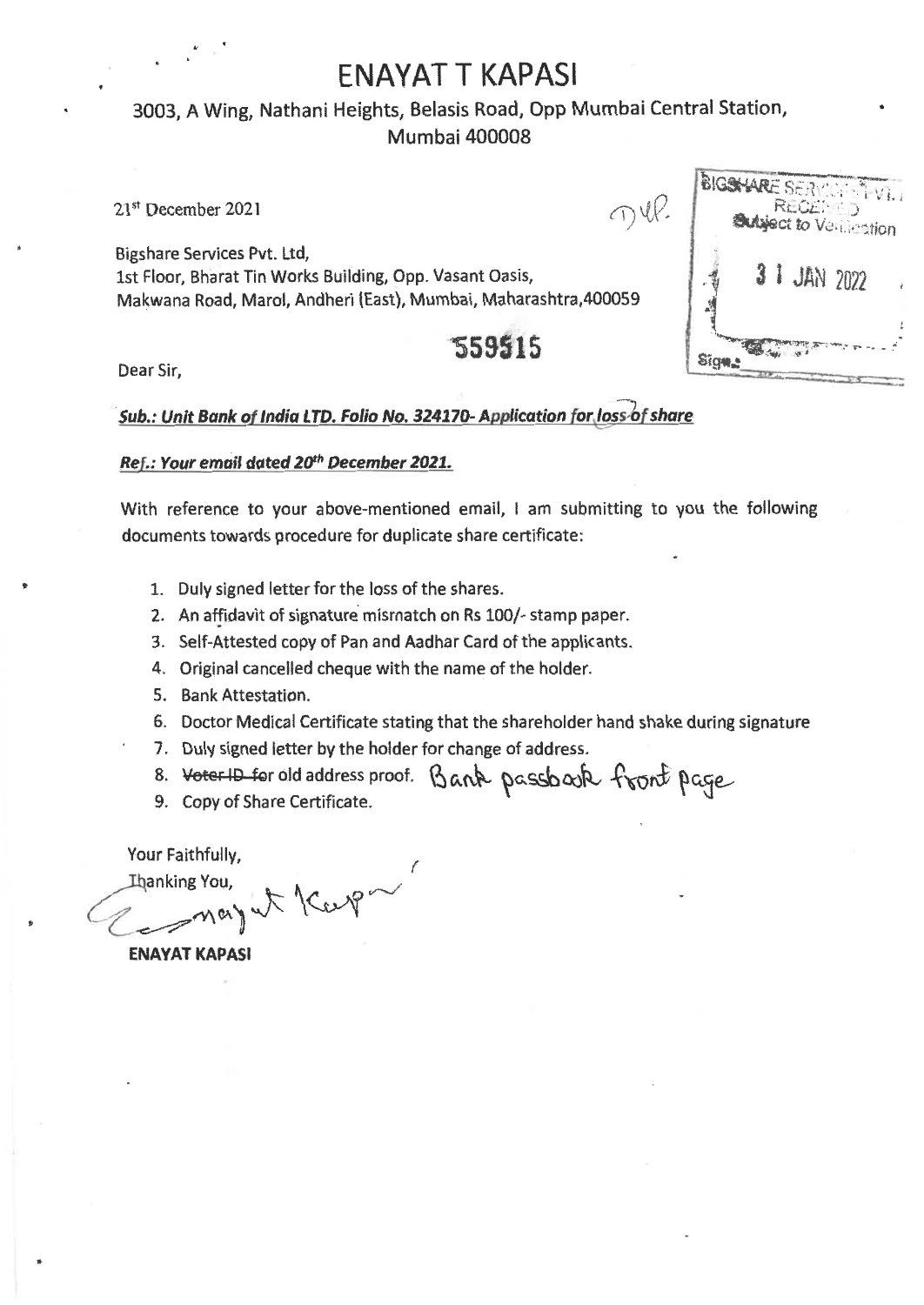| From:               | bssduplicate@bigshareonline.com                                                 |
|---------------------|---------------------------------------------------------------------------------|
| Sent:               | 31 January 2022 16:59                                                           |
| To:                 | Rajesh Venkataraj Upadhya; Investor Relations Department                        |
| Cc:                 | ganesh@bigshareonline.com; jibu@bigshareonline.com;                             |
|                     | bhaqwan@biqshareonline.com; Bssduplicate@Bigshareonline.Com                     |
| Subject:            | Duplicate Share Intimations Received On : 20220131 BANK OF INDIA - EQUITY Folio |
|                     | no: 339794                                                                      |
| <b>Attachments:</b> | 559494.pdf                                                                      |

CAUTION: This email originated from a source outside Bank of India. Do not click on links or open attachments unless you recognize the sender and you know the content is safe

#### Dear Sir/Ma'am,

Please be informed that in terms of the provisions of the SEBI (LODR) Regulations, 2015, the Company is required to submit information regarding loss of share certificates and issue of duplicate certificates, to the stock exchange within two days of its getting information. Further, the said intimation has to be filed only through the mode of NEAPS filing for NSE and on listing.bseindia.com for BSE and not via hard copy submission.

Accordingly, we are sharing herewith the receipt of the following request for loss of share certificate of the Company by shareholders, to enable you to comply with the said regulatory requirement within the timelines prescribed.

| Client Name            | Cert. No | Dist. No From | ∣ Dist. NO. To ∣Folio No. I |        | Quantity | Name              | JH | JH2 |
|------------------------|----------|---------------|-----------------------------|--------|----------|-------------------|----|-----|
| BANK OF INDIA - EQUITY | 341326   | 523122501     | 523122600                   | 339794 | 100      | I SHASHIKALA VORA |    |     |

Should you have any queries in respect of the aforesaid instruction kindly revert back.

Regards,